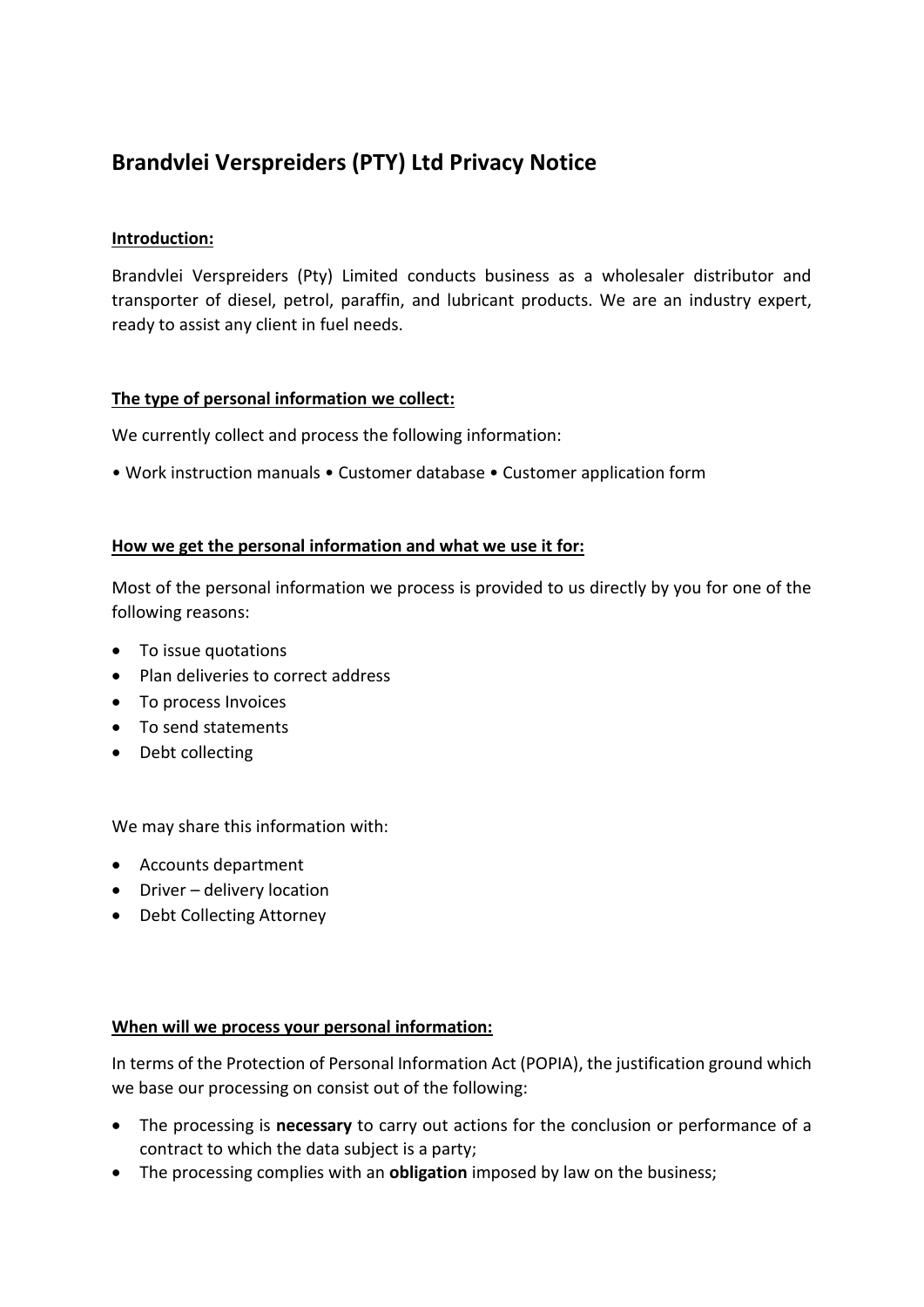- The processing protects a **legitimate** interest of the data subject;
- The processing is necessary for the proper performance of a **public law** duty by the business; Or
- The processing is necessary for pursuing the legitimate **interests** of the business or of a third party to whom the information is supplied.

# **How we store your personal information:**

Your information is securely stored:

We keep your information on file for 5 years. We will then dispose your information by burning the documents after the 5-year period.

# **Your data protection rights:**

- You are entitled to access your personal data by sending a written request to [debtors@brandvleiverspreiders.co.za](mailto:debtors@brandvleiverspreiders.co.za) . We may charge you a fee for this service as set out in terms of Condition 8 of POPIA.
- You may also request Brandvlei Verspreiders to correct or supplement any of your personal data which Brandvlei Verspreiders will undertake as soon as practicable.
- Request the destruction of your personal data. One of our Information Officers will consider your request considering any other laws or regulations prohibiting Brandvlei Verspreiders from destroying your personal data.

You are not required to pay any charge for exercising your rights. If you make a request, we have one month to respond to you.

Please contact us at admin01@brandvleiverspreiders.co.za if you wish to make a request.

### **Contact details:**

Lydia Joubert - Information Officer Deputy Officer: Clarechell Green Address: C/O N14 & Ventersdorp Road Phone Number: 011 696 9946 E-mail: [Lydia@brandvleiverspreiders.co.za](mailto:Lydia@brandvleiverspreiders.co.za) [/ admin01@brandvleiverspreiders.co.za](mailto:admin01@brandvleiverspreiders.co.za)